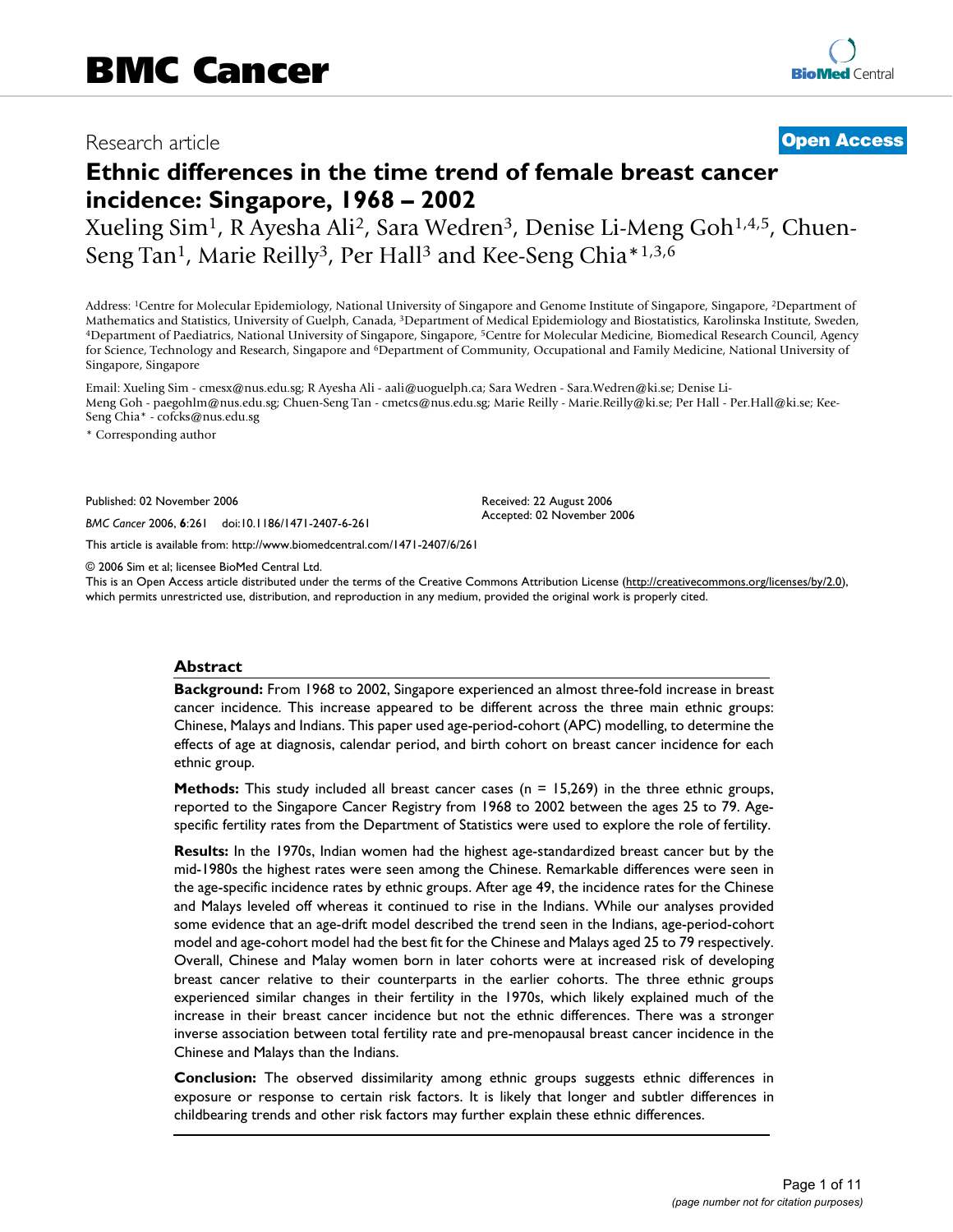# **Background**

The rapid rise in female breast cancer incidence in Singapore has been attributed to a birth cohort effect that probably arised from the rapid changes in reproductive and other lifestyle patterns [1]. The current breast cancer incidence rate in Singapore is 55 per 100,000 women per year, increasing by approximately 3 percent per year from 1968. Given that large scale genetic mutations do not occur over two or three generations, this increase in incidence can hardly be attributed to changes in genetic complexity [2,3]. Studies of migrant populations allow comparison of genetically similar populations living in different environments [3]. These changes in risks of migrating populations after living in a new environment suggest that the degree of difference by place and over time could be explained by differences in exposures and behaviours [3,4].

Time trends in breast cancer rates may be attributed to an aging population (age effect), changes occurring at a specific calendar period (period effect) or changes affecting persons born at specific times (cohort effect). Hence an age-period-cohort (APC) model can be used to assess the effects of the three factors on disease rates [5,6].

Breast cancer incidence rates have been reported to be different between Asian and Caucasian populations [3,7,8]. Transitioning from a developing to a developed country usually involves the adoption of a "Westernised" lifestyle which includes a combination of decreased parity, delayed childbearing, diet rich in saturated fats, early menarche and a sedentary life pattern [7-9]. These factors have been associated with increased incidence of breast cancer among other risk factors such as family history and high endogenous estrogen levels [10-13]. In the comparative study between Singapore and Sweden, it has been suggested that the larger cohort effect experienced by Singapore could be explained by the effect of a changing environment, particularly reproductive and lifestyle patterns, during its transition to a first world country.

Singapore is characterised by three main ethnic groups: Chinese, Malays and Indians. These three ethnic groups have remarkable differences in breast cancer incidence in spite of relatively similar changes in reproductive and lifestyle changes. Our primary aim is to explore the trends in the incidence rates of breast cancer in the three ethnic groups through the use of APC modelling and if differential reproductive and lifestyle patterns between the ethnic groups could offer some explanation behind any trends observed.

# **Methods**

This is a retrospective population-based study performed using data from the Singapore Cancer Registry. The Singapore Cancer Registry was established in 1968 where all medical practitioners and pathology laboratories voluntarily notify the registry of any incident cancers. Staff of the Registry also reviews cancer patient hospital discharges and death certificates against registered cases to ensure completeness of records. The completeness of reporting is high: 96% in the 1970s and close to 100% in the 1990s [14]. In addition, the proportions of breast cancer that went unnoticed until the time of death were very low and there was no difference between the three ethnic groups (Chinese: 0.7%; Malays: 1.6%; Indians: 0.9%).

Data on all breast cancer cases among residents diagnosed between 1968 and 2002, stratified by ethnic group (Chinese, Malays, Indians) were obtained from the 5-yearly reports published by the Singapore Cancer Registry [15]. These data included *i)* the number of breast cancer cases in 5-year intervals for both age  $(0 - 80+)$  and year of diagnosis (1968 – 2002), *ii)* the 5-year age-specific rates, and *iii)* the age-standardized rates using world standard population [16]. The annual number of live births for the resident population of Singapore in the period 1957 – 2002, the birth order of the live birth and the mother's ethnicity, age at the time of the birth (in 5-year interval) were also obtained from annual reports of the Registrar of Births and Deaths Singapore [17].

As age at first birth and number of children influence breast cancer incidence, scatterplots of total fertility against cumulative breast cancer incidence rates were used to explore the association of breast cancer with total fertility by birth cohorts. Due to incomplete data, we only present scatterplots for the pre-menopausal women (aged 25 – 49) and five birth cohorts in 2-year interval (1943 – 1944, 1945 – 1946, 1947 – 1948, 1949 – 1950, and 1951 – 1953). The cumulative incidence rates estimate the risk of developing breast cancer for a particular birth cohort of women from age 25 to 49, computed from cancer incidences by single age and year of diagnosis requested from the cancer registry. The total fertility rate (TFR) for a particular birth cohort of women estimates the number of children 1,000 of them would bear. To obtain the TFR by cohort from the annual fertility rates in 5-year age groups, we did a linear interpolation between two midpoints of adjacent age groups to obtain the yearly age-specific fertility rates (i.e. assuming linearity in rates across the two age groups). We also plotted the TFR by period (sum of the age-specific birth rates of women in five-year age groups multiplied by five) that estimates the number of children 1,000 women would bear if the age-specific birth rates of a specified calendar-year reflected their childbearing pattern.

APC modelling was used to fit the Singapore breast cancer data. We have breast cancer data in the period 1968 –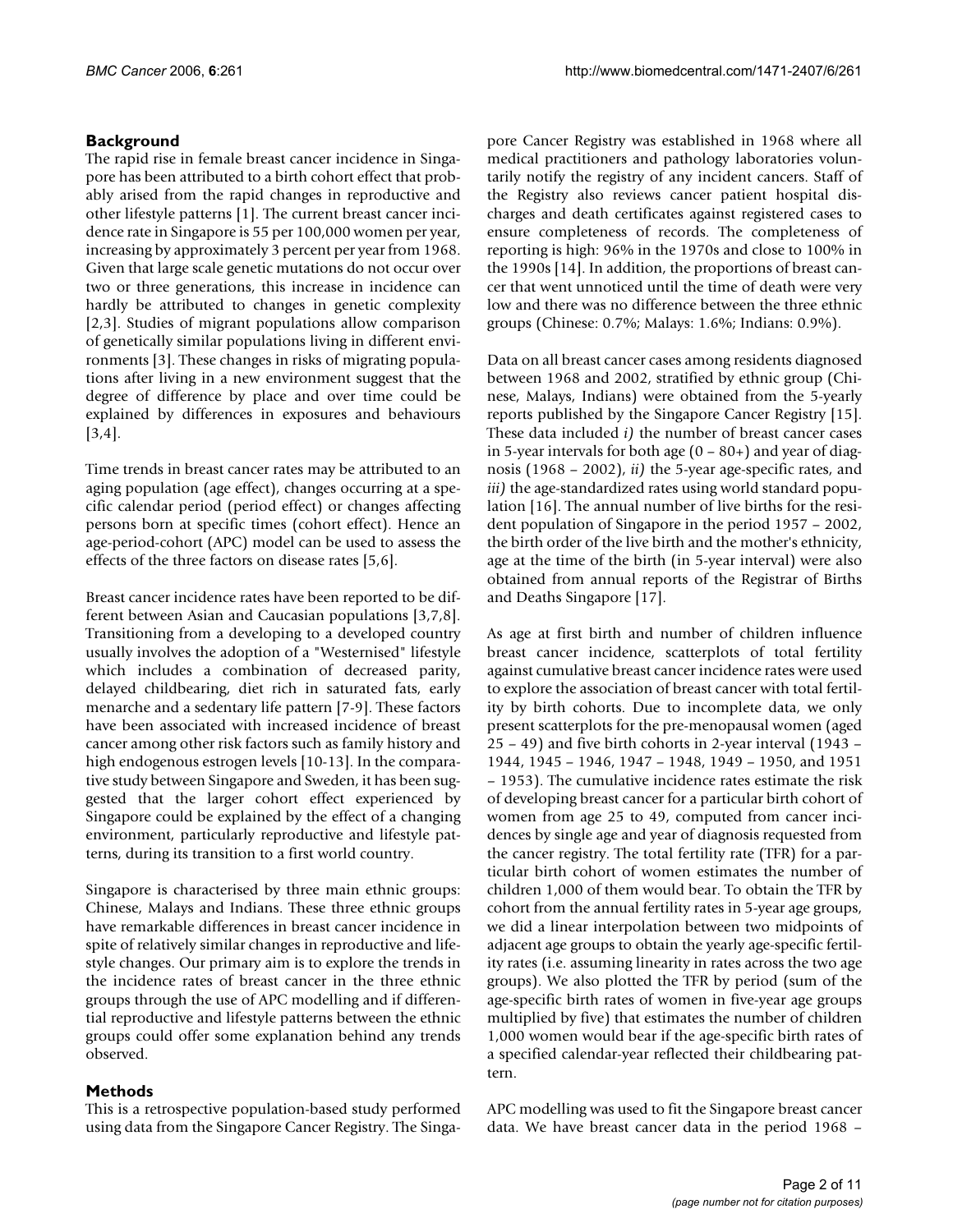2002 (7 calendar periods by 5-year intervals) but restricted the analysis to women aged 25 – 79 (11 age groups by 5-year intervals) because of too few events in the younger age groups and data quality in the oldest age group. In the modelling procedure, we took a modelbuilding approach [6]. The first model incorporated the age because disease incidence usually has a strong age effect. We then fit the age-drift model adding the drift (regular trend) term in the model to be compared to the first model. The drift is the temporal variation of rates indistinguishable as either period or cohort influences. This age-drift model was then compared to the age-period and age-cohort models separately. Finally the full APC model was considered.

For the full APC model, it is well-known that the linear relationship between age, period and cohort does not allow simultaneous estimation of all three effects unless additional assumptions are imposed [5,6]. Therefore, one of the common approaches is to impose a constraint, for example, setting the first two calendar-year periods as identical [18]. This approach has its limitation as the parameter estimates can vary considerably with different constraints. To circumvent this limitation, we estimate and present the curvature effects for each factor in the full APC model as these estimates are identifiable and invariant [19,20].

Poisson regression with a log-link was used by APC modelling techniques to model the number of breast cancer cases. We adjusted for the total number of person-years for each age-period combination through an offset term [21]. Akaike's information criterion (AIC), and deviance tests based on the distance of the predicted rates from the observed breast cancer rates, were used to assess the goodness-of-fit of the models [5,22]. A low AIC and a high goodness-of-fit (g.o.f) test p-value ( $p > 0.05$ ) indicate a good fit of the model to the data. Likelihood ratio tests were done on nested models to assess variable significance. Analysis was done on 5 yearly rates to avoid having too sparse data. We performed all analyses in the R 2.3.0 statistical software package.

The incidence rate ratios (IRR) obtained from APC models were subsequently used to describe the effects associated with calendar period and birth cohort [21]. We first performed APC analyses on the breast cancer incidence data for the period 1968 – 2002 and ages 25 – 79. As the aetiology of breast cancer is believed to be different in premenopausal and post-menopausal women with a characteristic inflection around the age of menopause [4,23], we further fitted separate models for women younger than 50 years and women at least 50 years of age at the time of diagnosis [24].

#### **Results**

From 1968 to 2002, there were 16,178 breast cancer cases reported to the Singapore Cancer Registry, of which 15,269 were diagnosed in Chinese (85.2%), Malay (9.9%) and Indian (4.9%) women between the ages of 25 to 79. The overall age-standardized incidence rates (Figure 1) were generally increasing over time, with the rates for the Chinese (3.1% per year) and Malays (2.8% per year) increasing at a slightly higher rate than that of the Indians (1.7% per year). The increase in incidence seemed to be more pronounced among Chinese and Malay compared to Indians (Figure 1).

The age-specific incidence rates were noticeably different between ethnic groups, particularly so for women after 50 (Figure 2). In women below age 50, breast cancer incidence rates increased with age in all three ethnic groups, with the Indians having the lowest incidence rates. After age 50, the incidence rates for the Chinese and Malays leveled off whereas the postmenopausal rates for Indians continued to rise. For women over age 50, the breast cancer rates were the lowest among Malays and the highest among the Indians (Figure 2).

Using the model building approach [5,6] and ethnicity as an explanatory variable, an age-ethnicity-cohort model with interactions for ethnicity with age and cohort factor provided a good fit to the data  $(g.o.f.p-value = 0.32; AIC =$ 



#### Figure 1

Age-standardized incidence rates of breast cancer stratified by ethnic group from 1968 to 2002 (as indicated by the midyear of the 5-yearly intervals).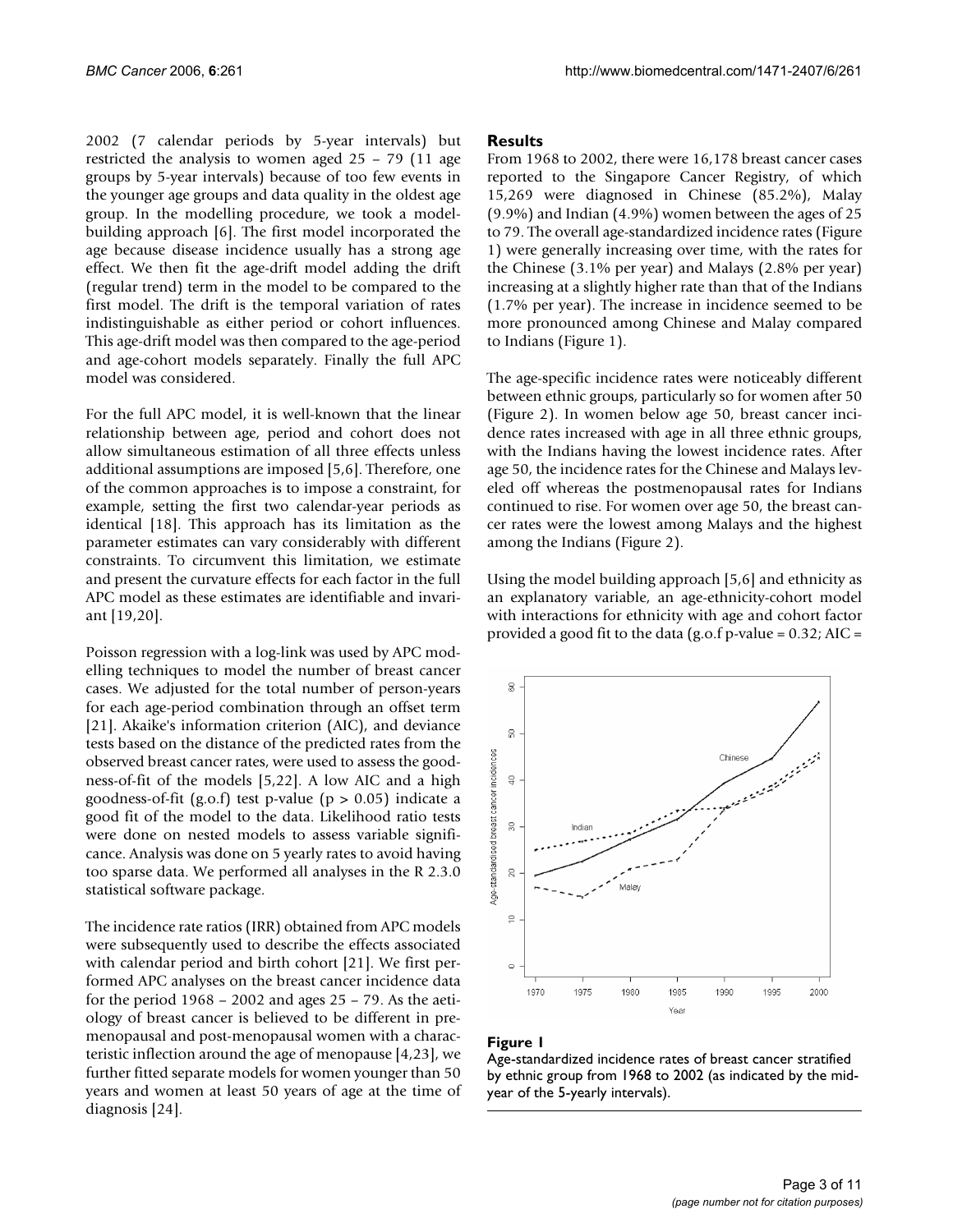

Figure 2

Overall age-specific breast cancer rates stratified by ethnicity and 5-yearly diagnosis period from 1968 – 2002 (as indicated by the first year of the 5-yearly intervals).

1419.15). This suggested that age and cohort effects may be different across the ethnic groups, hence separate analyses were performed for each ethnic group.

An age-period-cohort model provided a good fit for Chinese women aged 25 to 79 and an age-cohort model provided reasonable fit for Malays while an age-drift model best fit the Indians (Table 1). Curvature effects, or rate of change effects, were further estimated in the Chinese and Malays. All three ethnic groups had similar age curvature effects (Figure 3a). Period curvature effects (i.e. deviations of the period estimates from the linear periodic trend) were minimal in magnitude (Figure 3b), while large cohort curvature effects suggested departure from linear cohort trends (Figure 3c) for the Chinese and Malays, indicative of dominant cohort curvature effect.

After stratifying the data further into pre- and post-menopausal groups by assuming the median menopausal age to be 50, the age-cohort model provided the best fit for both pre- and post-menopausal Chinese and for pre-menopausal Malays (Table 2). While there was evidence of cohort curvature, it should be noted that there could be underlying linear effect of period in the cohort IRRs; making its interpretation less straightforward. However, for the postmenopausal Malays and the Indians, age-drift models were the best.

Chinese and Malay women born in later birth cohorts had higher risks of developing breast cancer compared to their counterparts born in 1926–1930 (Table 3); but the risk increase was sharper in the pre-menopausal Malays than in the Chinese.

Total fertility by calendar year declined across the three ethnic groups, from over 4,000 births per 1,000 women in the 1960s to around or less than 2,000 births per 1,000 women in the late 1990s (Figure 4). The Malays tend to have the highest total fertility rate, followed by the Indians and lastly the Chinese. There was also an increasing trend in the age at first birth for the three ethnic groups. The median age at first birth in 1970 ranged from 21.6 to

**Table 1: Model comparison and goodness-of-fit for APC analyses of breast cancer by ethnic groups in Singapore 1968–2002 for ages 25 – 79.**

| Population (N)         | Model*                | <b>Deviance</b> | df | P       | <b>AIC</b> |
|------------------------|-----------------------|-----------------|----|---------|------------|
| Chinese Women (13,003) | Age                   | 1534.11         | 66 | < 0.001 | 2058.75    |
|                        | Age + drift           | 177.74          | 65 | < 0.001 | 704.38     |
|                        | Age + period          | 168.92          | 60 | < 0.001 | 705.57     |
|                        | Age + cohort          | 66.76           | 50 | 0.06    | 623.41     |
|                        | Age + period + cohort | 51.92           | 45 | 0.22    | 618.57     |
| Malay Women (1,513)    | Age                   | 271.88          | 66 | < 0.001 | 620.98     |
|                        | Age + drift           | 87.03           | 65 | 0.04    | 438.13     |
|                        | Age + period          | 80.27           | 60 | 0.04    | 441.36     |
|                        | Age + cohort          | 59.38           | 50 | 0.17    | 440.48     |
|                        | Age + period + cohort | 53.77           | 45 | 0.17    | 444.86     |
| Indian Women (753)     | Age                   | 78.26           | 66 | 0.14    | 370.08     |
|                        | Age + drift           | 54.69           | 65 | 0.82    | 348.52     |
|                        | Age + period          | 53.29           | 60 | 0.72    | 357.11     |
|                        | Age + cohort          | 31.44           | 50 | 0.98    | 355.27     |
|                        | Age + period + cohort | 29.30           | 45 | 0.97    | 363.12     |

\*Reference groups are: age group 25 – 29; and period 1968 – 1972 and cohort 1926 – 1930 wherever applicable.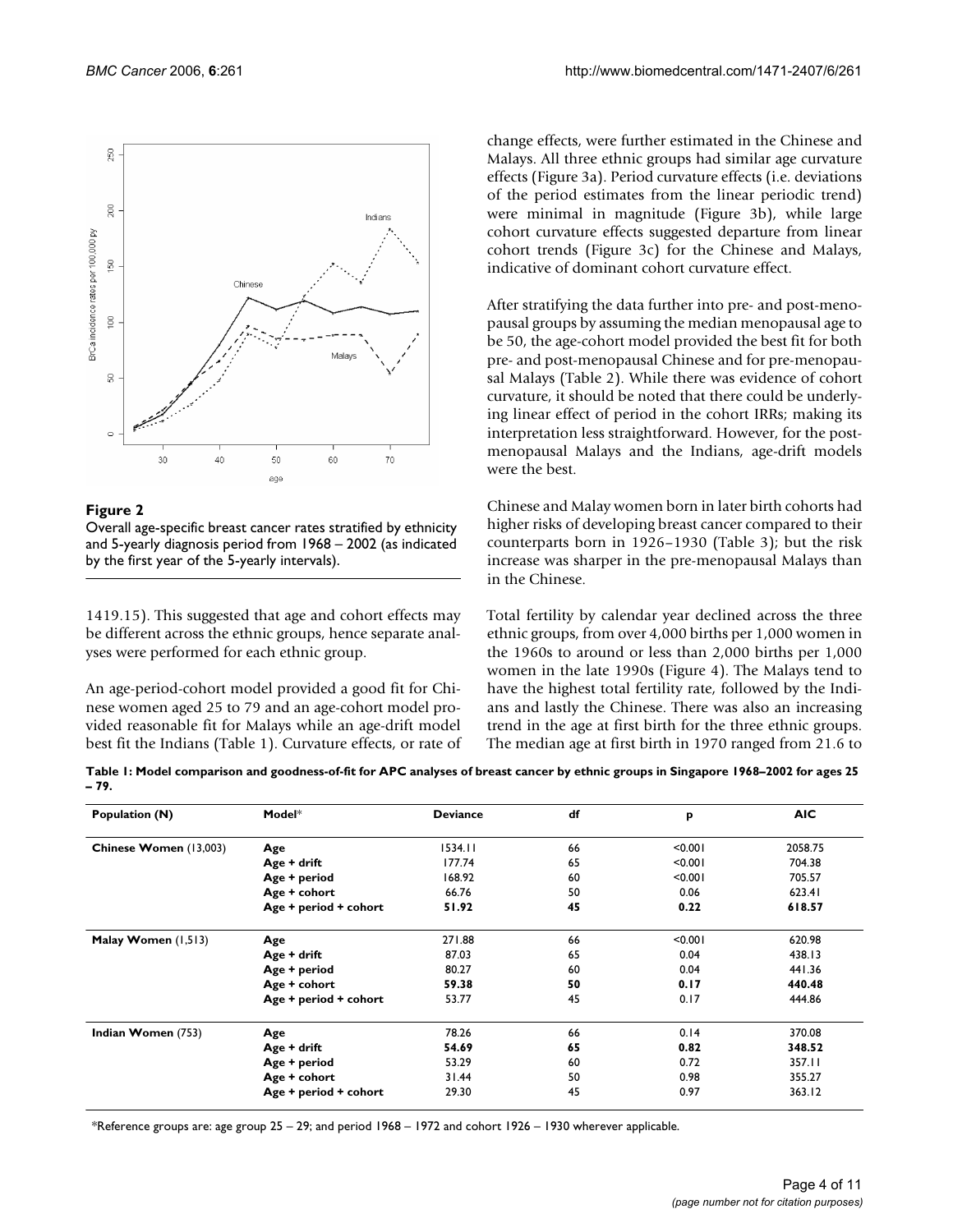





**c) Cohort curvature effects**



#### Curvature effects for a) age, b) period and c) **Figure 3** cohort from full age-period-cohort model

Curvature effects for a) age, b) period and c) cohort from full age-period-cohort model. (First cohort 1891–1895 and last cohort 1971–1975 are not shown as they are only based on one observation).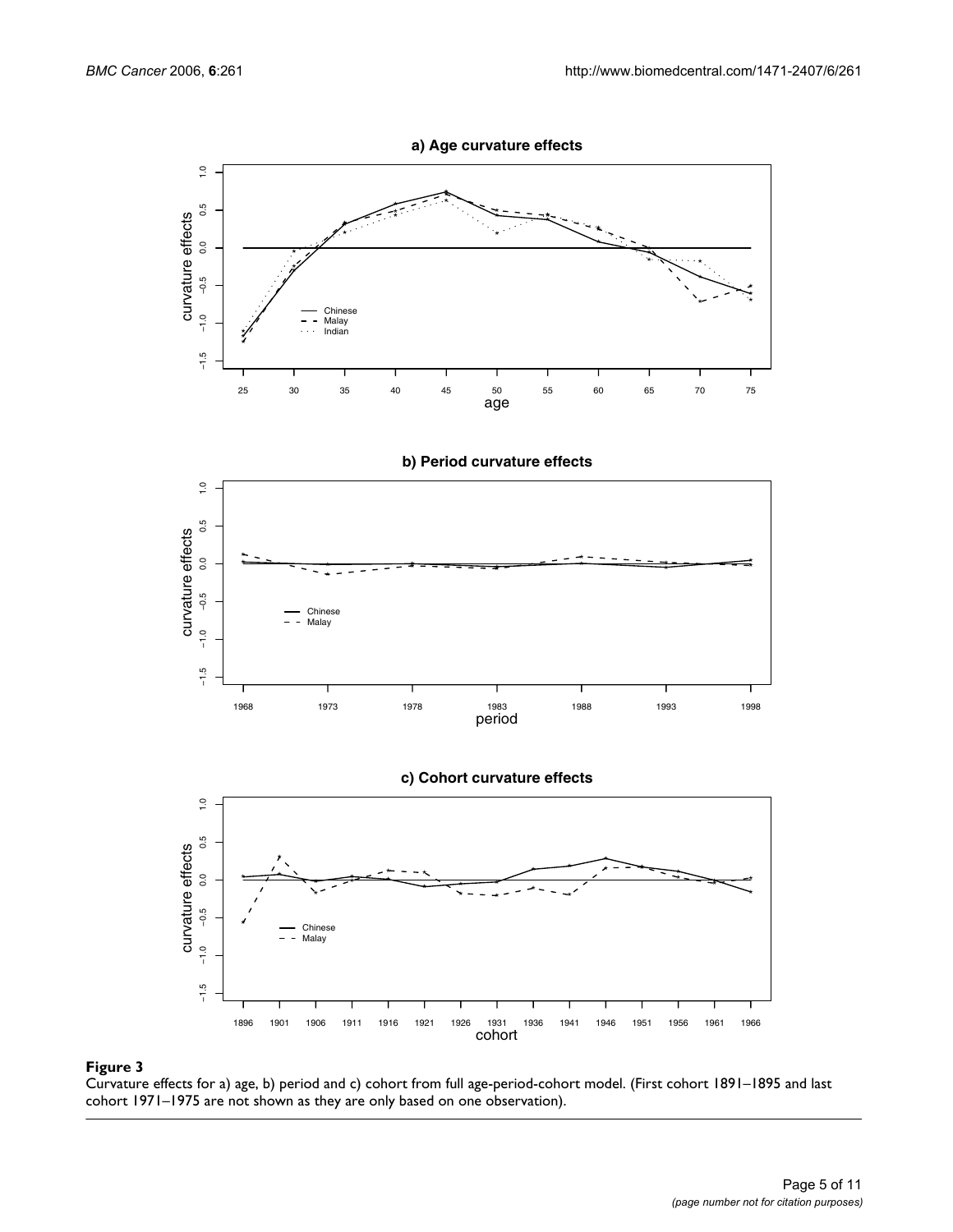| Population             | Model*                | Age<50          |    |         |            | $Age \geq 50$   |    |         |            |
|------------------------|-----------------------|-----------------|----|---------|------------|-----------------|----|---------|------------|
|                        |                       | <b>Deviance</b> | df | p       | <b>AIC</b> | <b>Deviance</b> | df | p       | <b>AIC</b> |
| <b>Chinese women</b>   | Age                   | 641.30          | 30 | < 0.001 | 876.98     | 892.80          | 36 | < 0.001 | 1181.8     |
| Pre: 6296 <sup>+</sup> | Age + drift           | 85.65           | 29 | < 0.001 | 323.32     | 86.65           | 35 | < 0.001 | 377.62     |
| Post: 6707‡            | Age + period          | 68.52           | 24 | < 0.001 | 316.19     | 57.17           | 30 | 0.002   | 358.15     |
|                        | Age + cohort          | 29.71           | 20 | 0.07    | 285.38     | 31.07           | 25 | 0.19    | 342.05     |
|                        | Age + period + cohort | 22.61           | 15 | 0.09    | 288.28     | 22.84           | 20 | 0.30    | 343.82     |
| Malay women            | Age                   | 183.09          | 30 | < 0.001 | 352.17     | 88.79           | 36 | < 0.001 | 268.80     |
| Pre: 885 <sup>+</sup>  | Age + drift           | 43.11           | 29 | 0.04    | 214.19     | 39.84           | 35 | 0.26    | 221.86     |
| Post: 628‡             | Age + period          | 38.05           | 24 | 0.03    | 219.13     | 37.28           | 30 | 0.17    | 229.29     |
|                        | Age + cohort          | 25.98           | 20 | 0.17    | 215.06     | 30.46           | 25 | 0.21    | 232.47     |
|                        | Age + period + cohort | 22.99           | 15 | 0.08    | 222.07     | 26.33           | 20 | 0.16    | 238.35     |
| Indian women           | Age                   | 37.64           | 30 | 0.16    | 170.41     | 40.62           | 36 | 0.27    | 199.67     |
| Pre: 335 <sup>+</sup>  | Age + drift           | 30.60           | 29 | 0.38    | 165.38     | 22.93           | 35 | 0.94    | 183.98     |
| Post: 418#             | Age + period          | 29.41           | 24 | 0.21    | 174.18     | 21.01           | 30 | 0.89    | 192.06     |
|                        | Age + cohort          | 13.99           | 20 | 0.83    | 166.76     | 11.80           | 25 | 0.99    | 192.85     |
|                        | Age + period + cohort | 13.34           | 15 | 0.58    | 176.12     | 9.96            | 20 | 0.97    | 201.01     |

**Table 2: Goodness-of-fit measures for APC analyses of breast cancer in Singapore, 1968–2002, stratified by age at diagnosis (Age < 50, Age** ≥ **50) and ethnicity.**

In models for women age below 50, reference groups are: age group 25 – 29; and period 1968 – 1972 and cohort 1926 – 1930 wherever applicable. In models for women age 50 and above, reference groups are: age group 50 – 54; and period 1968 – 1972 and cohort 1926 – 1930 wherever applicable.

† Number of ethnic specific breast cancer cases among women below age 50.

‡ Number of ethnic specific breast cancer cases among women age 50 and above

**Table 3: The incidence rate ratio (IRR) for each birth cohort of Chinese and Malay women, relative to the reference cohort (1926 – 1930), estimated from separate models for age < 50 and age** ≥ **50 at diagnosis.**

|                     | Age-cohort           |                         |                      |                      |  |  |  |
|---------------------|----------------------|-------------------------|----------------------|----------------------|--|--|--|
| <b>Birth Cohort</b> |                      | Age $< 50$ <sup>*</sup> | Age $\geq 50^*$      |                      |  |  |  |
|                     | <b>Chinese women</b> | Malay women             | <b>Chinese women</b> | Malay women          |  |  |  |
|                     | <b>IRR (95% CI)</b>  | <b>IRR (95% CI)</b>     | <b>IRR (95% CI)</b>  | <b>IRR (95% CI)</b>  |  |  |  |
| $1891 - 1895$       |                      |                         | $0.27(0.15 - 0.46)$  | $0.60$ (0.08 - 4.45) |  |  |  |
| 1896-1900           |                      |                         | $0.44(0.33 - 0.57)$  | $0.22(0.03 - 1.63)$  |  |  |  |
| 1901-1905           |                      |                         | $0.53(0.44 - 0.63)$  | $0.64$ (0.29 - 1.41) |  |  |  |
| 1906-1910           |                      |                         | $0.55(0.48 - 0.64)$  | $0.47(0.25 - 0.89)$  |  |  |  |
| $1911 - 1915$       |                      |                         | $0.69$ (0.61 - 0.77) | $0.67(0.43 - 1.04)$  |  |  |  |
| $1916 - 1920$       |                      |                         | $0.77(0.69 - 0.86)$  | $0.90(0.64 - 1.27)$  |  |  |  |
| $1921 - 1925$       | $0.78(0.59 - 1.04)$  | $1.14(0.54 - 2.40)$     | $0.83(0.75-0.91)$    | $1.08(0.80 - 1.45)$  |  |  |  |
| 1926-1930           | 1.00                 | 1.00                    | 1.00                 | 1.00                 |  |  |  |
| $1931 - 1935$       | $1.19(0.98 - 1.44)$  | $1.48$ (0.85 - 2.55)    | $1.21$ (1.10 – 1.33) | $1.09(0.81 - 1.45)$  |  |  |  |
| 1936-1940           | $1.75$ (1.47 – 2.09) | $1.71$ (1.01 - 2.90)    | $1.62$ (1.47 – 1.79) | $1.52$ (1.13 - 2.04) |  |  |  |
| $1941 - 1945$       | $1.96$ (1.65 - 2.32) | $1.71(1.06 - 3.01)$     | $2.10(1.90 - 2.33)$  | $1.74$ (1.25 – 2.42) |  |  |  |
| 1946-1950           | $2.55(2.17 - 3.00)$  | $3.50(2.16 - 5.65)$     | $2.82(2.51 - 3.17)$  | $2.52$ (1.76 – 3.60) |  |  |  |
| $1951 - 1955$       | $2.76$ (2.35 - 3.24) | $4.04(2.53 - 6.46)$     |                      |                      |  |  |  |
| 1956-1960           | $3.09$ (2.61 - 3.65) | $4.20(2.58 - 6.83)$     |                      |                      |  |  |  |
| $1961 - 1965$       | $3.26$ (2.70 - 3.93) | $4.60(2.74 - 7.72)$     |                      |                      |  |  |  |
| 1966-1970           | $3.31(2.60 - 4.21)$  | $5.84(3.21 - 10.60)$    |                      |                      |  |  |  |
| 1971-1975           | $3.03$ (1.96 – 4.67) | $7.15(2.85 - 17.93)$    |                      |                      |  |  |  |

\*Empty cells are due to the absence of women diagnosed with breast cancer in the respective birth cohorts.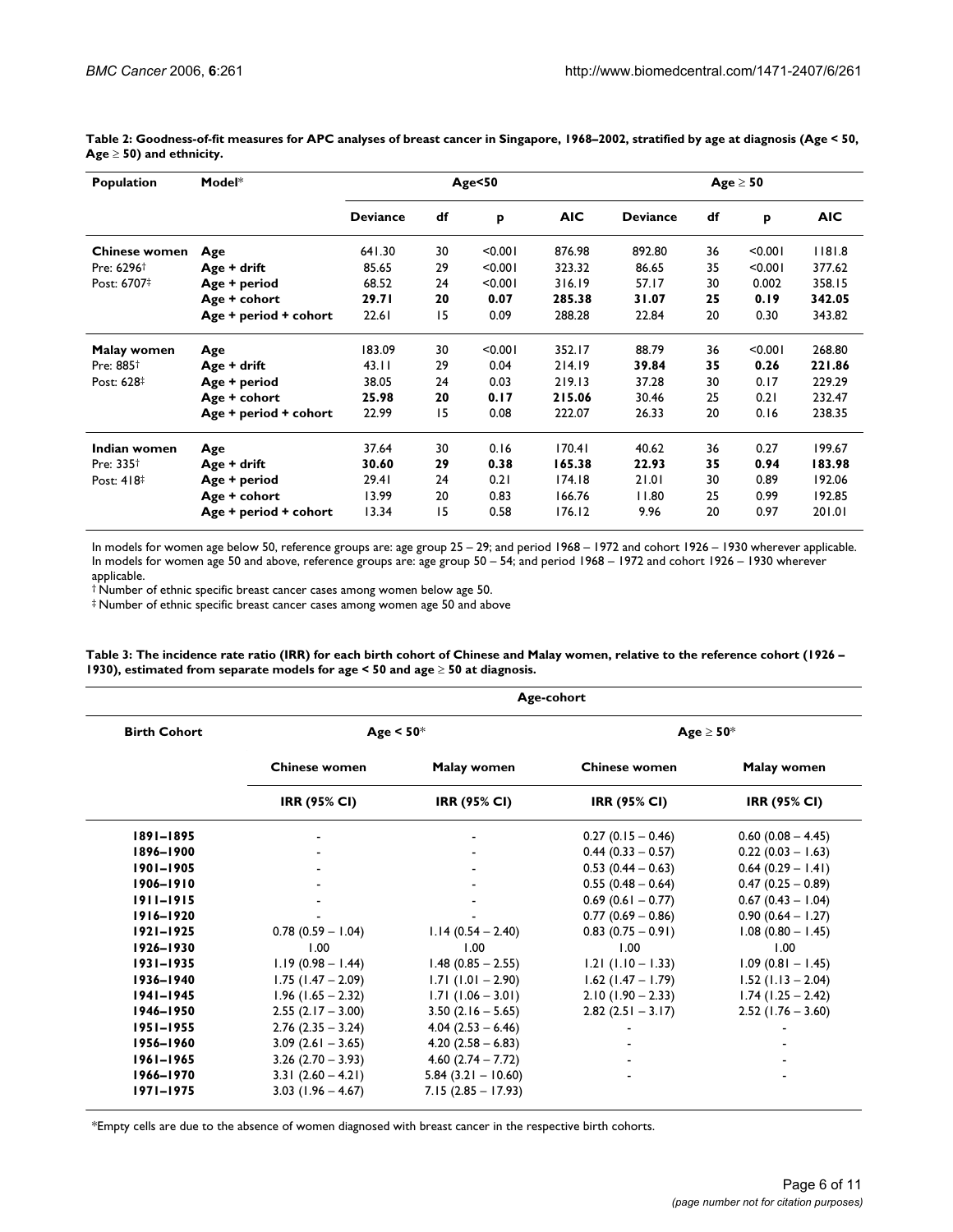24.9, while in 2000, it ranged from 25.6 to 29.2 (Table 4). In 1970, the median age of first birth for Malay women was 21.6, compared to 24.9 for the Indians and 23.8 for the Chinese [17]. By the year 2000, the median age had increased to 25.6 for the Malays, 29.2 for the Indians and 28.9 for the Chinese. The Chinese had the highest rate of increase over the 30 years period while the Malays consistently had the median youngest age at first birth.

Scatterplots of cumulative breast cancer incidence rates against total fertility by cohort suggested a difference in the association of total fertility with cumulative incidences between the three ethnic groups (Figure 5). For all three ethnic groups, a decrease in total fertility corresponds to an increase in cumulative incidence rates with the Indians having a weaker magnitude compared to the other two ethnic groups (regression slopes for: Indians - 0.51; Chinese -0.81; and Malays -0.83). The more recent cohorts had lower total fertility rates and correspondingly higher cumulative pre-menopausal incidences rates than the earlier cohorts. However, the Chinese had higher cumulative incidence rates and lower total fertility rates compared to the other two ethnic groups for all five 2-year interval birth cohorts.

## **Discussion**

This study showed that the temporal trends in breast cancer incidence are different among the Chinese, Malays and Indians living in Singapore. It is unlikely that this could be explained by ethnic differences in access to health care as the Ministry of Health in Singapore ensures that universal health coverage is provided to all Singaporeans regardless of their ability to pay [25]. Thus the three ethnic groups have similar access to healthcare but differ with regard to lifestyles, especially in the past. Furthermore, the proportions of breast cancer that went unnoticed until the time of death in the three ethnic groups were very low.

Our data suggest that the temporal trends in Chinese and Malays are most likely attributed to risk factors associated with birth cohort. Specifically, breast cancer incidence in Chinese and Malay women showed a steady increase over birth cohorts from the 1930s, and the age-cohort model provided a good fit for both pre- and post-menopausal Chinese, and pre-menopausal Malays. Results for the



#### Figure 4

Total fertility rates for Singaporean women aged  $15 - 44$ from 1968 – 2002, stratified by ethnicity. Source: Reports on Registration of Births and Deaths (1968 – 2002). (Note: Only number of live births in each year is included and female population denominators used are based on interpolation of census data in 1970, 1980, 1990 and 2000).

Indians indicate that the age-drift models best fit both the pre- and postmenopausal Indians.

The age-specific breast cancer rates between the Indians and the other two ethnic groups also differ. Yansui and Potter suggested that different patterns of age-specific rates may be due to differences in the proportions of ER+ and PR+ breast cancers [26]. Preliminary results on available ER+ and PR+ status of breast cancer tissues did not show any ethnic differences. Based on a series from the largest hospital in Singapore between 1995 and 2005, the proportions of ER+ cases were 65% in Chinese, 62% in Malay and 61% in Indians while those of PR+ cases were 50%, 47% and 50% respectively (unpublished data).

**Table 4: Median age at first birth of females in Singapore, stratified by ethnicity and calendar year.**

| <b>Ethnic group</b> | Calendar year |       |       |       |       | Average rate of increase per year (%) |       |      |
|---------------------|---------------|-------|-------|-------|-------|---------------------------------------|-------|------|
|                     | 1970          | 1975  | 1980  | 1985  | 1990  | 1995                                  | 2000  |      |
| <b>Chinese</b>      | 23.77         | 24.80 | 25.95 | 27.08 | 28.11 | 28.55                                 | 28.93 | 0.66 |
| Malay               | 21.57         | 22.25 | 23.17 | 23.75 | 24.81 | 25.38                                 | 25.59 | 0.57 |
| Indian              | 24.93         | 25.08 | 26.16 | 26.94 | 28.32 | 29.07                                 | 29.18 | 0.53 |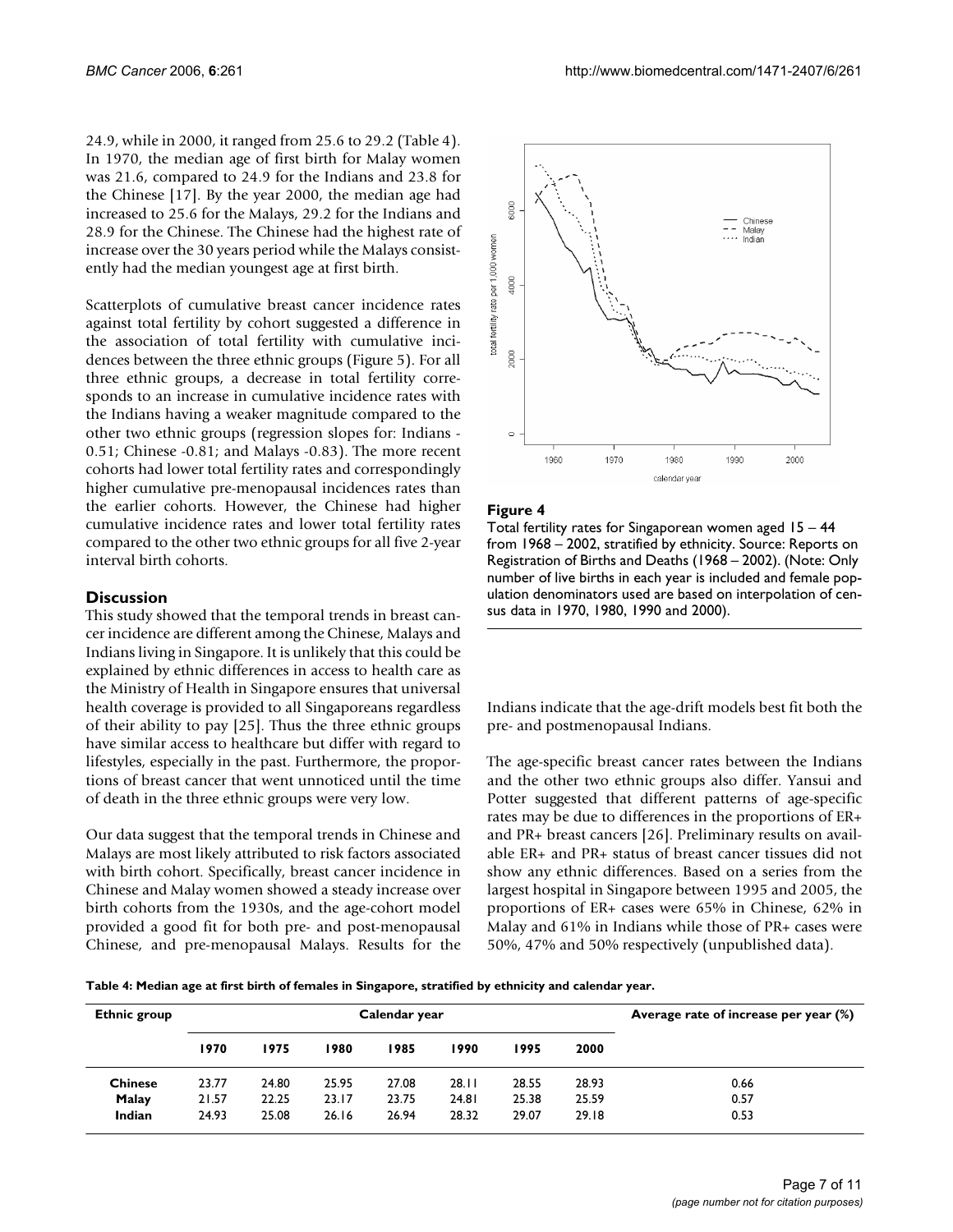

#### **Figure 5** Production of the contract of the contract of the contract of the contract of the contract of the contract of the contract of the contract of the contract of the contract of the contract of the contract of the c

Scatterplots of cumulative breast cancer incidence rates per 100,000 women (for ages 25 to 49) and total fertility per 1,000 women (for ages 15 to 44) for cohorts 1943 – 1944, 1945 – 1946, 1947 – 1948, 1949–1950 and 1951–1952. Over time, decreased total fertility seems to be associated with increased cumulative rate of breast cancer incidence across three ethnic groups.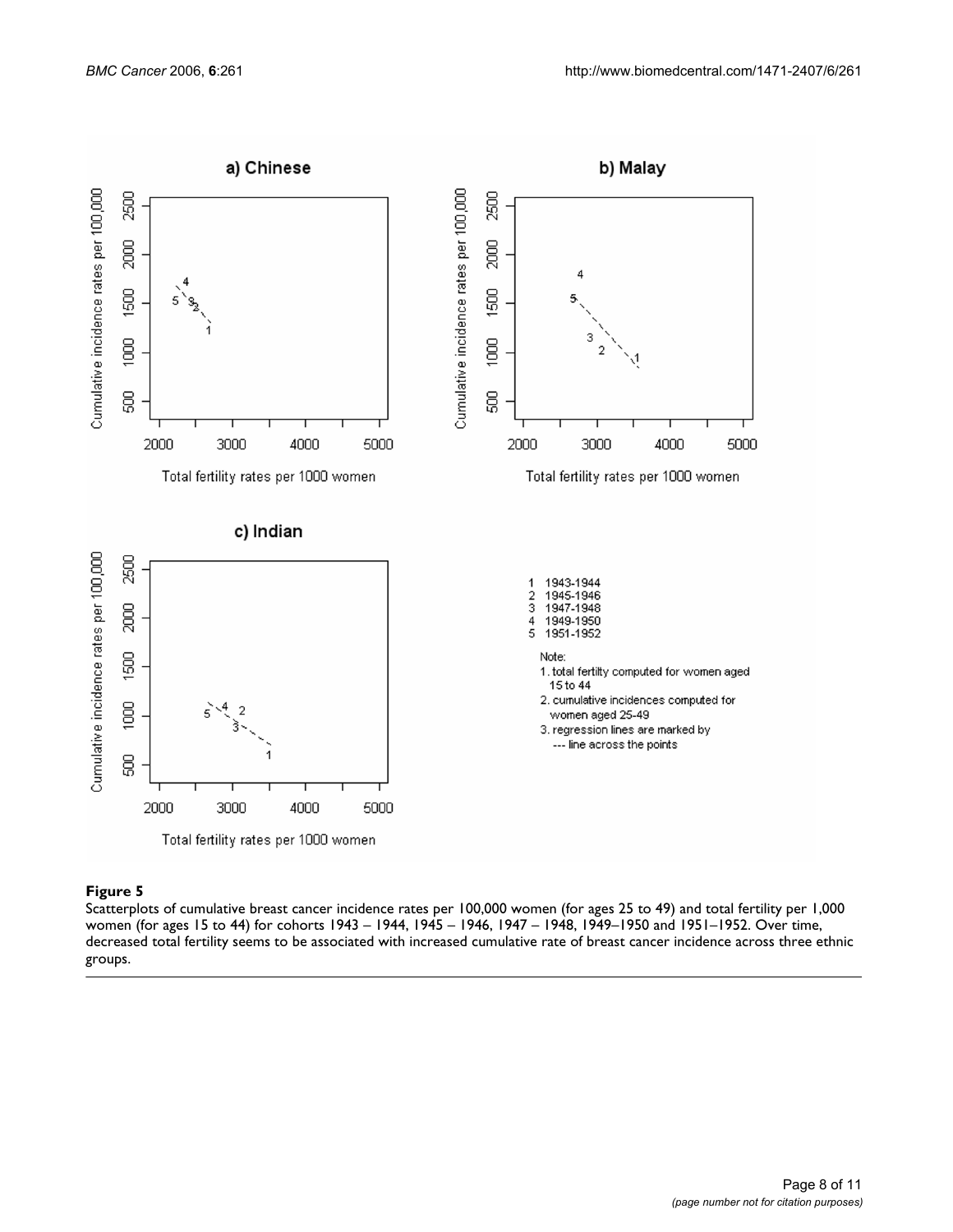These observed ethnic differences in age-specific rates and results from APC modelling suggest that there may be *i)* ethnic differences in exposure to certain risk factors, or *ii)* ethnic differences in the response to similar changes in exposure, or *iii)* both differences in ethnic exposure and responses.

The changes in breast cancer incidence may be related to Singapore's transition from an industrialized country to a developed country, bringing about changes in lifestyle in the population, including late marriages, delay in childbearing and smaller family sizes. This economic transition led to demographic changes such as low population growth rates, accompanied by changes in socioeconomic status such as increase in incomes and women's participation in paid employment; and higher education levels [27]. Furthermore, in 1966, the Singapore Family Planning and Population Board (SFPPB) introduced family planning campaigns to curb increasing population growth, resulting in a dramatic decline in the total fertility in Singaporean women (Figure 4). However, in the 1980s, pro-natalist family planning programs were introduced in view of the low birth rates and population growth.

From recent data on parity, there was a general decline in number of children born per ever-married female. In 1980, Malay women had the highest mean number of children (3.9) compared to the other two ethnic groups (3.4 for Chinese and for Indians). By year 2000, the numbers declined to 3.1 for the Malays, 2.5 for the Chinese and 2.4 for the Indians [28,29]. The median age at first birth increased in all three ethnic groups from 1970 to 2000 (Table 4). Malay women have consistently had the youngest age at first birth and the highest parity among the three ethnic groups [28-30].

Delayed age at first birth and decreasing parity are possibly important factors governing the changes in breast cancer rates of the Chinese and Malays, and may contribute to the increasing IRRs seen in the birth cohorts after 1930, particularly after 1945. Implementation of the anti-natalist family planning campaign in the early 70s would have had more influence on women in their late teens and twenties, i.e. those who were likely to be born after 1940. While among those who had already given birth we may expect to see lower parity, we would expect to see both delayed first birth and lower parity for the remaining women. This is consistent with the increased rate of change of risk for cohort 1946 – 1950 (Figure 3c) and the marked increase in cohort IRR (Table 3), particularly for the Malay women. Following the changes in family planning after 1980s, the rate of change of risk slowed down in subsequent cohorts from 1951 (Figure 3c).

The impact of delaying first birth and decreasing parity brought by the changes in lifestyle patterns and family planning campaign was probably not as great for the Chinese as it was for the Malays since the Chinese already tended to delay age at first birth and had smaller family sizes relative to the Malays (and Indians) in the 1970s. This is consistent with Figure 3c where the Chinese had an increased rate of change in risk at an earlier cohort (1936– 1940) than the Malays (1946–1950). The introduction of family planning campaign may have prolonged the increased rate of change in the Chinese via changes in fertility patterns. These differential changes in age at first birth and parity between the Chinese and Malays may also explain why the increased risk of developing breast cancer observed in Malay women relative to their counterparts in the earlier cohorts is higher than the increased risk of developing breast cancer observed in the Chinese (Table 3).

Although all three ethnic groups experienced delayed age at first birth and decreasing parity, there appears to be ethnic differences in its influence on breast cancer incidence. Decreasing total fertility is found to be associated with increasing cumulative incidence rates in later birth cohorts for Chinese and Malay women aged 25 to 49 (Figure 5). For the Indians, the association was weaker compared to the other two ethnic groups, and the age-drift model fitted them well. The difference may be due to a less pronounced protective effect of reproductive factors in the Indians.

A significant period effect was seen in the Chinese population. While the period curvature effects were minimal compared to the cohort curvature effects, increasing selfawareness of breast cancer in the Chinese could be a contributing factor. The absence of cohort effects in the postmenopausal Malays despite the good age-cohort model fit for the entire Malay population may be due to a cohort influence that is only beginning to emerge in the younger Malay women, particularly those born after 1941 who had just begun to move into their post-menopausal years  $(≥50)$ .

Our preliminary analyses showed ethnic differences in the association between fertility and pre-menopausal breast cancer. As this cohort matures, the ethnic differences in post-menopausal breast cancer can be further examined. However, total fertility rates may not be an adequate index of the changing fertility patterns as it does not capture the changes in age at first birth of a population, which is known to be a strong protective factor for breast cancer. A record-linkage study between birth registry and cancer registry may confirm the ethnic differences associated with fertility.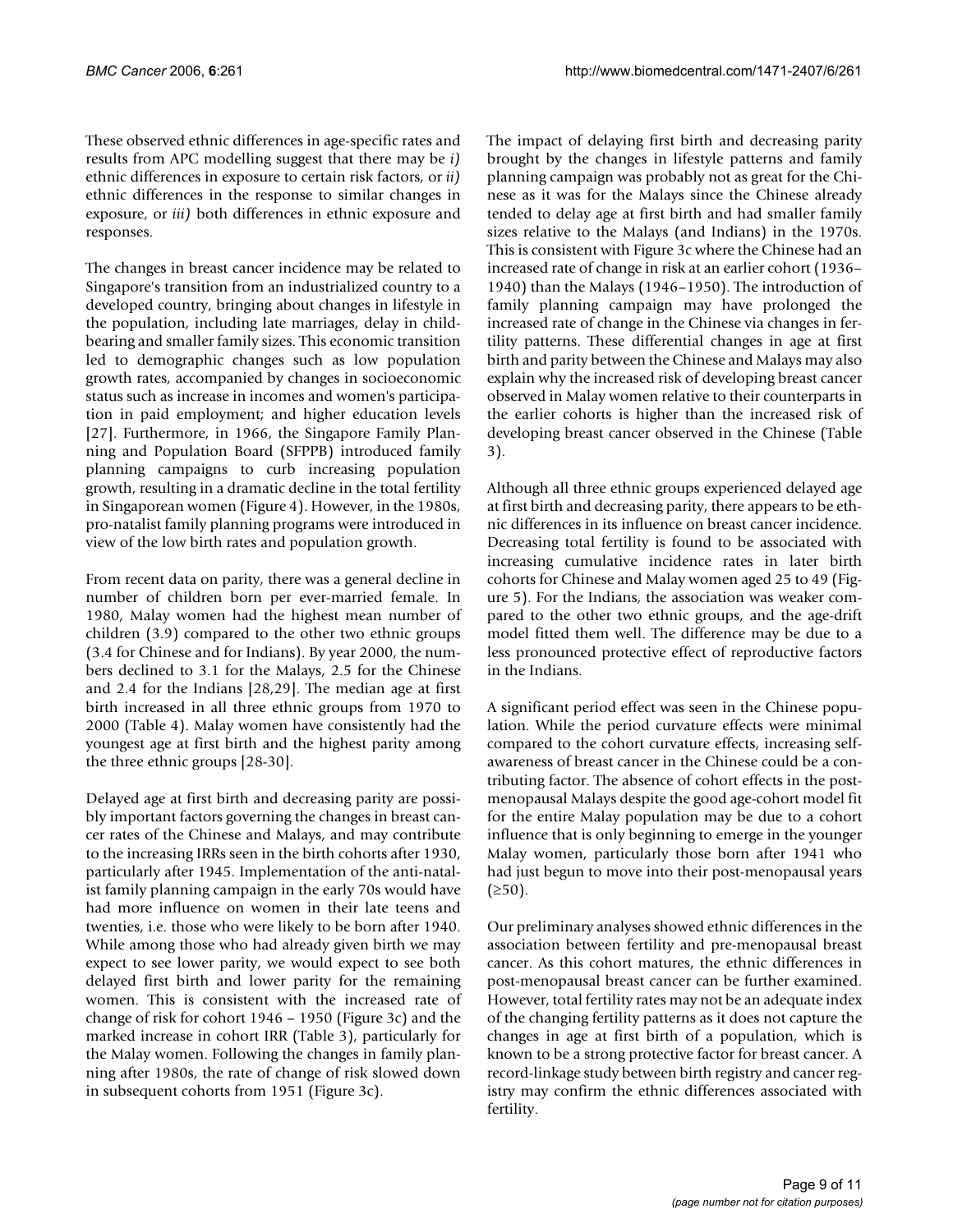Besides reproductive factors, height, dietary habits, obesity, duration of breastfeeding, childhood growth, age at menarche and menopause are some other possible environmental risk factors whose distribution may vary across the ethnic groups, and could also influence breast cancer risk [10,11,31]. Obesity (body mass index  $\geq$  30 kg/m<sup>2</sup>) has generally been more prevalent among the Malay and Indian women compared to the Chinese women [32-34]. With increasing affluence, there has been an increase in the consumption in all food groups, including dietary fats. From the National Nutrition Survey 2004, the mean fat intake was highest among the Malays (85.2 g), followed closely by the Indians (83.3 g) and lastly the Chinese (76.2 g) [35]. However, it is difficult to establish a direct link between each type of dietary fats and the development of breast cancer since it is difficult to compare trends in consumption of specific food items at ethnic or even population level. Changes in dietary habits, e.g. increased intake of dietary fats, is likely to be confounded with low parity and higher age at first birth which are more common in affluent countries [13]. Thus with possibly limited effect of fertility, the obesity factor may have contributed to an increasing trend in age-specific breast cancer incidence for the Indians. Further, as women progress into sedentary jobs, decreased physical activity could contribute to the cohort effect in the older Chinese women. Breastfeeding has been more common among the Malays [36,37]. As mothers with more children could potentially breastfeed longer, fertility and duration of breastfeeding could be markers of each other. Though there has been an increase in breastfeeding among the better-educated mothers, there is no readily available detailed information about the changes in breastfeeding practices over the study period. The use of menopausal hormones has never been prevalent in any ethnic group in Singapore and are unlikely to explain the observed differences [38].

# **Conclusion**

This ecological study showed that the temporal trends in breast cancer incidence are different among the Chinese, Malays and Indians in Singapore in spite of fairly similar dramatic declines in fertility rates. Longitudinal cohort data with detailed information on reproductive patterns and other predictive factors will help our understanding of the ethnic differences in the trend of breast cancer incidence in Singapore.

# **Competing interests**

The author(s) declare that they have no competing interests.

# **Authors' contributions**

XS, R.AA and KSC conceived of the study, and participated in its design and coordination. XS, R.AA, CST and MR carried out the statistical analysis. SW, DLMG, PH and KSC contributed to the epidemiological aspects. All authors contributed to the writing of the manuscript. All authors read and approved the final manuscript.

### **Acknowledgements**

The authors would like to thank the Terry Fox Foundation which is the funding agency for cancer research in Singapore, the Singapore Cancer Registry for permission to use the data and Juhua Luo<sup>3</sup> for her valuable comments.

#### **References**

- 1. Seow A, Koh WP, Chia KS, Shi L, Lee HP, K S: **Trends in cancer incidence in Singapore 1968–2002.** *Singapore* 2004, **6:**.
- 2. Maskarinec G: **[Breast cancer Interaction between ethnicity](http://www.ncbi.nlm.nih.gov/entrez/query.fcgi?cmd=Retrieve&db=PubMed&dopt=Abstract&list_uids=10757068) [and environment.](http://www.ncbi.nlm.nih.gov/entrez/query.fcgi?cmd=Retrieve&db=PubMed&dopt=Abstract&list_uids=10757068)** In *Vivo* 2000, **14:**115-124.
- 3. Parkin DM: **[International variation.](http://www.ncbi.nlm.nih.gov/entrez/query.fcgi?cmd=Retrieve&db=PubMed&dopt=Abstract&list_uids=15322508)** *Oncogene* 2004, **23:**6329-6340.
- 4. Adami H-O, Signorello LB, Trichopoulos D: **[Towards an under](http://www.ncbi.nlm.nih.gov/entrez/query.fcgi?cmd=Retrieve&db=PubMed&dopt=Abstract&list_uids=9870032)[standing of breast cancer etiology.](http://www.ncbi.nlm.nih.gov/entrez/query.fcgi?cmd=Retrieve&db=PubMed&dopt=Abstract&list_uids=9870032)** *Semin Cancer Biol* 1998, **8:**255-262.
- 5. Clayton D, Schifflers E: **[Models for temporal variation in cancer](http://www.ncbi.nlm.nih.gov/entrez/query.fcgi?cmd=Retrieve&db=PubMed&dopt=Abstract&list_uids=3629047) [rates I: Age-period and age-cohort models.](http://www.ncbi.nlm.nih.gov/entrez/query.fcgi?cmd=Retrieve&db=PubMed&dopt=Abstract&list_uids=3629047)** *Stat Med* 1987, **6:**449-467.
- 6. Clayton D, Schifflers E: **[Models for temporal variation in cancer](http://www.ncbi.nlm.nih.gov/entrez/query.fcgi?cmd=Retrieve&db=PubMed&dopt=Abstract&list_uids=3629048) [rates II: Age-period-cohort models.](http://www.ncbi.nlm.nih.gov/entrez/query.fcgi?cmd=Retrieve&db=PubMed&dopt=Abstract&list_uids=3629048)** *Stat Med* 1987, **6:**469-481.
- 7. Chia KS, Reilly M, Tan C-S, Mow B, Lee J, Pawitan Y, Adami H-O, Hall P: **[Profound changes in breast cancer incidence may reflect](http://www.ncbi.nlm.nih.gov/entrez/query.fcgi?cmd=Retrieve&db=PubMed&dopt=Abstract&list_uids=15386413) [changes into a westernised lifestyle: A comparative popula](http://www.ncbi.nlm.nih.gov/entrez/query.fcgi?cmd=Retrieve&db=PubMed&dopt=Abstract&list_uids=15386413)[tion-based study in Singapore and Sweden.](http://www.ncbi.nlm.nih.gov/entrez/query.fcgi?cmd=Retrieve&db=PubMed&dopt=Abstract&list_uids=15386413)** *Int J Cancer* 2005, **113(2):**302-306.
- 8. Shen Y-C, Chang C-J, Hsu C, Cheng C-C, Chiu C-F, Cheng A-L: **[Sig](http://www.ncbi.nlm.nih.gov/entrez/query.fcgi?cmd=Retrieve&db=PubMed&dopt=Abstract&list_uids=16103449)nificant difference in the trends of female breast cancer inci[dence between Taiwanese and Caucasian Americans:](http://www.ncbi.nlm.nih.gov/entrez/query.fcgi?cmd=Retrieve&db=PubMed&dopt=Abstract&list_uids=16103449) [Implications from age-period-cohort analysis.](http://www.ncbi.nlm.nih.gov/entrez/query.fcgi?cmd=Retrieve&db=PubMed&dopt=Abstract&list_uids=16103449)** *Cancer Epidemiol Biomarkers Prev* 2005, **14(8):**1986-1990.
- 9. Leung G, Thach T, Lam T-H, Hedley A, Foo W, Fielding R, Yip P, Lau E, Wong C-M: **[Trends in breast cancer incidence in Hong Kong](http://www.ncbi.nlm.nih.gov/entrez/query.fcgi?cmd=Retrieve&db=PubMed&dopt=Abstract&list_uids=12434289) [between 1973 and 1999: An age-period-cohort analysis.](http://www.ncbi.nlm.nih.gov/entrez/query.fcgi?cmd=Retrieve&db=PubMed&dopt=Abstract&list_uids=12434289)** *Br J Cancer* 2002, **87:**982-988.
- 10. Hankinson S, Hunter D: **Breast cancer.** In *Textbook of cancer epidemiology Volume 14*. New York: NY: Oxford University Press; 2002:301-339.
- 11. Collaborative group on hormonal factors in breast cancer: **[Breast](http://www.ncbi.nlm.nih.gov/entrez/query.fcgi?cmd=Retrieve&db=PubMed&dopt=Abstract&list_uids=12133652) cancer and breastfeeding: Collaborative reanalysis of individ[ual data from 47 epidemiological studies in 30 countries,](http://www.ncbi.nlm.nih.gov/entrez/query.fcgi?cmd=Retrieve&db=PubMed&dopt=Abstract&list_uids=12133652) including 50302 women with breast cancer and 96973 [women without the disease.](http://www.ncbi.nlm.nih.gov/entrez/query.fcgi?cmd=Retrieve&db=PubMed&dopt=Abstract&list_uids=12133652)** *Lancet* 2002, **360:**187-195.
- 12. Kelsey JL, Gammon MD, John EM: **[Reproductive factors and](http://www.ncbi.nlm.nih.gov/entrez/query.fcgi?cmd=Retrieve&db=PubMed&dopt=Abstract&list_uids=8405211) [breast cancer.](http://www.ncbi.nlm.nih.gov/entrez/query.fcgi?cmd=Retrieve&db=PubMed&dopt=Abstract&list_uids=8405211)** *Epidemiol Rev* 1993, **15(1):**36-47.
- 13. Hunter D, Willett W: **[Diet, body size, and breast cancer.](http://www.ncbi.nlm.nih.gov/entrez/query.fcgi?cmd=Retrieve&db=PubMed&dopt=Abstract&list_uids=8405195)** *Epidemiol Rev* 1993, **15(1):**110-132.
- Seow A, Koh WP, Chia KS, Shi L, Lee HP, Shanmugaratnam K: **Trends in cancer incidence in Singapore 1968 – 2002.** *Singapore Cancer Registry Report. Singapore* 2004, **6:**.
- 15. **Number of cases and incidence rates of cancer by age, gender and ethnic groups 1968–2002** [[http://www.hpb.gov.sg/hpb/](http://www.hpb.gov.sg/hpb/default.asp?pg_id=1631) [default.asp?pg\\_id=1631\]](http://www.hpb.gov.sg/hpb/default.asp?pg_id=1631)
- 16. **Standard populations 19 Age groups** [\[http://seer.cancer.gov/](http://seer.cancer.gov/stdpopulations/stdpop.19ages.html) [stdpopulations/stdpop.19ages.html\]](http://seer.cancer.gov/stdpopulations/stdpop.19ages.html)
- 17. Singapore Registrar-general of Births and Deaths: **Report on registration of births and deaths 1968 – 2002.** Singapore: Singapore Registrar-general of Births and Deaths.
- 18. Holford TR: **Understanding the effects of age, period, cohort on incidence and mortality rates.** *Annu Rev Publ Health* 1991, **12:**425-457.
- 19. Holford TR: **Age-period-cohort analysis.** In *Encyclopedia of Biostatistics* Edited by: Armitage P, Colton T. Wiley: Chichester; 1998:82-99.
- 20. Holford TR: **[The estimation of age, period and cohort effects](http://www.ncbi.nlm.nih.gov/entrez/query.fcgi?cmd=Retrieve&db=PubMed&dopt=Abstract&list_uids=6626659) [for vital rates.](http://www.ncbi.nlm.nih.gov/entrez/query.fcgi?cmd=Retrieve&db=PubMed&dopt=Abstract&list_uids=6626659)** *Biometrics* 1983, **39:**311-324.
- 21. Dobson A: **Introduction to generalized linear models.** second edition. Boca Raton: Chapman & Hall; 2001.